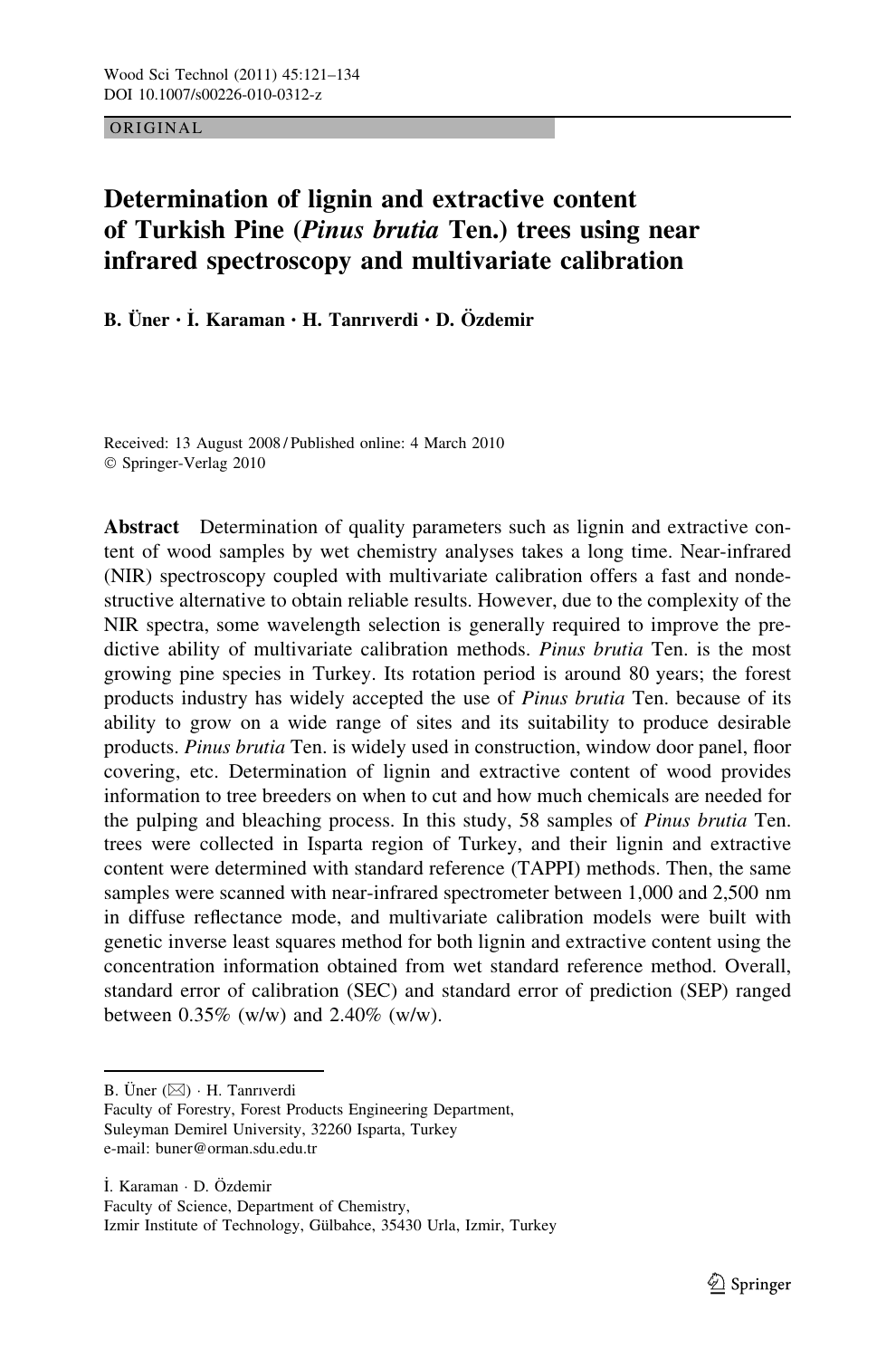#### Introduction

Wood is composed of cellulose, lignin, hemicelluloses and extractive materials. Lignin and extractive content of wood are important constituents for the pulping and papermaking industry. They are unwanted materials and need to be removed from the pulp. The presence of extractive materials and lignin in paper cause discoloration, and the paper quality goes down. Elimination of these chemicals is carried out by chemical methods. After elimination, mainly long chain carbohydrates remain in the pulp (Poke and Raymond [2006](#page-13-0); Sykes et al. [2005\)](#page-13-0). If lignin and extractive content are known earlier, chemicals required during pulping and bleaching can be determined. In addition to that tree-breeding programs employ different silvicultural treatments to improve tree growth (Zobel and Talbert [1984\)](#page-13-0). These trees may have different chemical properties to natural grown trees. Moreover, wood samples obtained from trees in different locations show different properties (chemical compositions, morphology, juvenile wood, mature wood, etc.) (Zobel and Talbert [1984](#page-13-0); Zobel and van Buijtenen [1989\)](#page-13-0). These differences play an important role in finished products. Determination of extractive and lignin content using traditional chemical methods is a costly and time-consuming process. Nearinfrared reflectance analysis offers a low cost alternative for prediction of wood chemistry and quality.

Near-infrared (NIR) spectroscopy has become a popular method for simultaneous chemical analysis and is being studied extensively in a number of different fields such as process monitoring, biotechnology, and pharmaceutical industry because of its potential for on-line, nondestructive and noninvasive instrumentation (McClure [1994;](#page-13-0) Dethomas et al. [1994;](#page-12-0) Arnold et al. [2000;](#page-12-0) Tran et al. [2004\)](#page-13-0). Traditionally, NIR spectroscopy has found its widest application area in agriculture and food industry (Delwiche [1998](#page-12-0); Ferré and Rius [1996;](#page-12-0) Ferrioa et al. [2005](#page-12-0); Hareland [1994;](#page-12-0) Kalivas [1997;](#page-13-0) McCaig [2002;](#page-13-0) Miralbés [2004;](#page-13-0) Punchwein and Eibelhuber [1989;](#page-13-0) Sorvaniemi et al. [1993\)](#page-13-0). The NIR portion of the electromagnetic spectrum covers the range from 780 nm to 2,500 nm, and most of the absorption bands observed in this region are due to overtones and combinations of the fundamental mid-IR molecular vibrational bands. Although all the fundamental vibrational modes can have overtones, the most commonly observed bands arise from the C–H, O–H, and N–H bonds in the molecules. NIR spectroscopy is also used for the chemical and mechanical characterization of different wood species (Hedrick et al. [2007](#page-12-0); So and Eberhardt [2006;](#page-13-0) Schimleck et al. [2006](#page-13-0); Tsuchikawa et al. [2005](#page-13-0); Cogdill et al. [2004;](#page-12-0) Jonsson et al. [2004\)](#page-13-0).

Pinus taeda L. (loblolly pine) is a very important species in the Southern United States. Its wood is mainly utilized in pulping and construction industry. Therefore, many researches have been carried out on this tree species. Transmittance NIR spectra were used to determine chemical composition of solid wood of loblolly pine (Yeh et al. [2005\)](#page-13-0). Strong correlation was found between wet chemistry and the NIR spectra. In the same study, sample preparation and quantity of sample were also discussed. It was found that the source of error is mainly coming from the wet chemistry. NIR spectra along with multivariate analysis were used to determine chemical and mechanical properties of loblolly pine (Kelley et al. [2004](#page-13-0)). Samples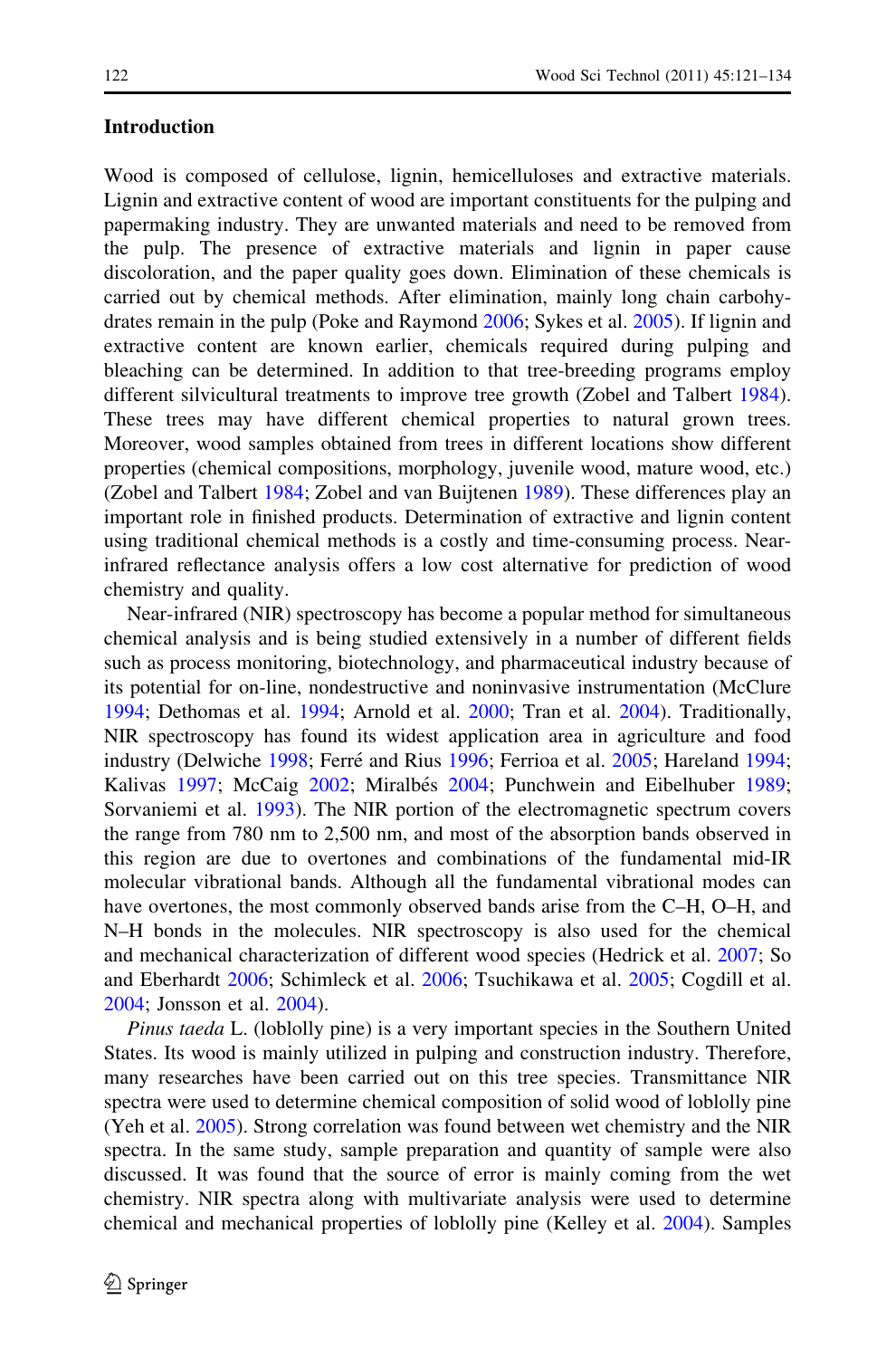were selected from different locations and height of the tree. The correlation coefficient for lignin and extractives was 0.80. These measurements were carried out between 500 nm and 2,400 nm. When spectral range was narrowed (650– 1,150 nm), no change occurred in the correlation coefficient. The chemical composition of Pinus taeda L. was investigated with NIR spectroscopy (Jones et al. [2006\)](#page-12-0). Diffuse reflectance NIR spectroscopy and radial strips from seven different locations were used. Strips represented juvenile wood, transition zone between mature and juvenile wood, and mature wood. Prediction errors were high. It was concluded that different origin of the samples was affecting the result.

Near-infrared spectroscopy coupled with multivariate calibration offers a fast and nondestructive method to determine chemical properties of lignocellulosic materials. However, due to the complexity of the NIR spectra, wavelength selection is generally required to improve the predictive ability of multivariate calibration methods ( $\ddot{\text{O}}$ zdemir [2006\)](#page-13-0). Selecting the most suitable calibration method is very important in order to generate calibration models with high predictive ability for unknown samples. The major drawback of classical least squares (CLS) method is that all of the interfering species must be known and their concentrations included in the model. This need can be eliminated by using inverse least squares (ILS) method, which uses the inverse of Beer's Law. Genetic inverse least squares (GILS) is the modified version of original ILS method in which a small set of wavelengths is selected from a full spectral data matrix and evolved to an optimum solution using a genetic algorithm (GA) applied to a number of wavelength selection problems (Ozdemir and Dinc  $2004$ ; Ozdemir and Oztürk  $2004$ ; Ozdemir  $2005$ ). GAs are nonlocal search and optimization methods that are based upon the principles of natural selection (Hibbert [1993;](#page-12-0) Paradkar and Williams [1997;](#page-13-0) Pizarro et al. [1998;](#page-13-0) Mosley and Williams [1998](#page-13-0); Özdemir and Williams [1999](#page-13-0)).

GILS has some major advantages over classical univariate and multivariate calibration methods. First of all, it is quite simple in terms of the mathematics involved in the model building and prediction steps, but at the same time, it has the advantages of the multivariate calibration methods with a reduced data set since it uses the full spectrum to extract. By selecting a subset of instrument responses, it is able to eliminate nonlinearities that might be present in the full spectral region.

The objective of this paper is to determine lignin and extractive content of *Pinus* brutia Ten. with NIR spectroscopy and multivariate calibration methods. Pinus brutia Ten. is the most common pine species in Turkey. Rotation period of this species is around 60–80 years. Therefore, it is considered to be the fastest growing pine species in Turkey and the forest products industry has widely accepted the use of Turkish pine (Pinus brutia Ten.) because of its ability to grow on a wide range of sites and its suitability for the manufacture of desirable products.

#### Genetic inverse least squares

The major drawback of classical least squares (CLS) method is that all of the interfering species must be known and their concentrations included in the model. This can be eliminated by using the inverse least squares (ILS) method, which uses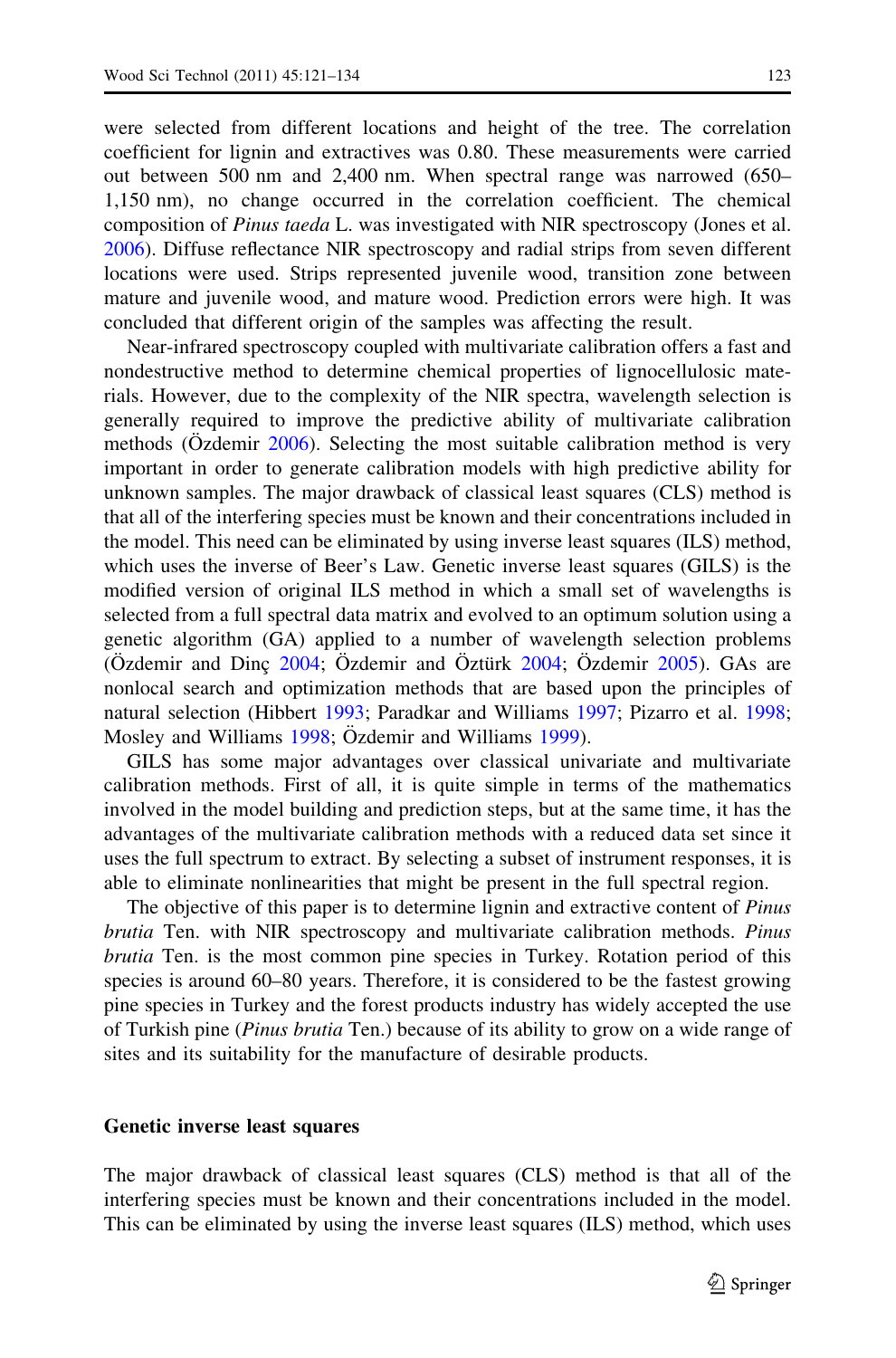the inverse of Beer's Law. In the ILS method, concentration of a component is modeled as a function of absorbance measurements. Because modern spectroscopic instruments are very stable and provide excellent signal-to-noise (S/N) ratios, it is believed that the majority of errors lies in the reference values of the calibration sample and not in the measurement of their spectra. In fact, in many cases, the concentration data of calibration set is generated from another analytical technique that already has its inherent errors which might be higher than those of the spectrometer (for example, Kjeldahl protein analysis used to calibrate NIR spectra). The ILS model for  $m$  calibration samples with  $n$  wavelengths for each spectrum is described by:

$$
\mathbf{C} = \mathbf{A}\mathbf{P} + \mathbf{E}_{\mathbf{C}} \tag{1}
$$

where C is the  $m \times l$  matrix of the component concentrations, A is the  $m \times n$ matrix of the calibration spectra, **P** is the  $n \times l$  matrix of the unknown calibration coefficients relating l component concentrations to the spectral intensities, and  $\mathbf{E}_{\mathbf{C}}$  is the  $m \times l$  matrix of errors in the concentrations that do not fit by the model. In the calibration step, ILS minimizes the squared sum of the residuals in the concentrations. The biggest advantage of ILS is that Eq. 1 can be reduced for the analysis of single component at a time since analysis is based on an ILS model which is invariant with respect to the number of chemical components included in the analysis. The reduced model is given as:

$$
\mathbf{c} = \mathbf{A}\mathbf{p} + \mathbf{e}_{\mathbf{c}} \tag{2}
$$

where c is the  $m \times 1$  vector of concentrations for the component that is analyzed, p is the  $n \times 1$  vector of calibration coefficients, and  $e_c$  is the  $m \times 1$  vector of concentration residuals. During the calibration step, the least squares estimate of  $\bf{p}$  is:

$$
\hat{\mathbf{p}} = \left(\mathbf{A}'\mathbf{A}\right)^{-1}\mathbf{A}' \cdot \mathbf{c} \tag{3}
$$

where  $\hat{\mathbf{p}}$  is the vector of estimated calibration coefficients. Once  $\hat{\mathbf{p}}$  is calculated, concentration of the analyte of interest can be predicted with the equation below.

$$
\hat{c} = \mathbf{a}' \cdot \hat{\mathbf{p}} \tag{4}
$$

where  $\hat{c}$  is the scalar estimated concentration, and **a** is the spectrum of the unknown sample. The ability to predict one component at a time without knowing the concentrations of interfering species has made ILS one of the most frequently used calibration method. The major disadvantage of ILS is that the number of wavelengths in the calibration spectra should not be more than the number of calibration samples. This is a big restriction since the number of wavelengths in a spectrum will generally be much more than the number of calibration samples and the selection of wavelengths that provide the best fit for the model is not a trivial process. Several wavelength selection strategies, such as stepwise wavelength selection and all possible combination searches, are available to build an ILS model which fits the data best. GAs are global search and optimization methods based upon the principles of natural evolution and selection as developed by Darwin. Computationally, the implementation of a typical GA is quite simple and consists of five basic steps including initialization of a gene population, evaluation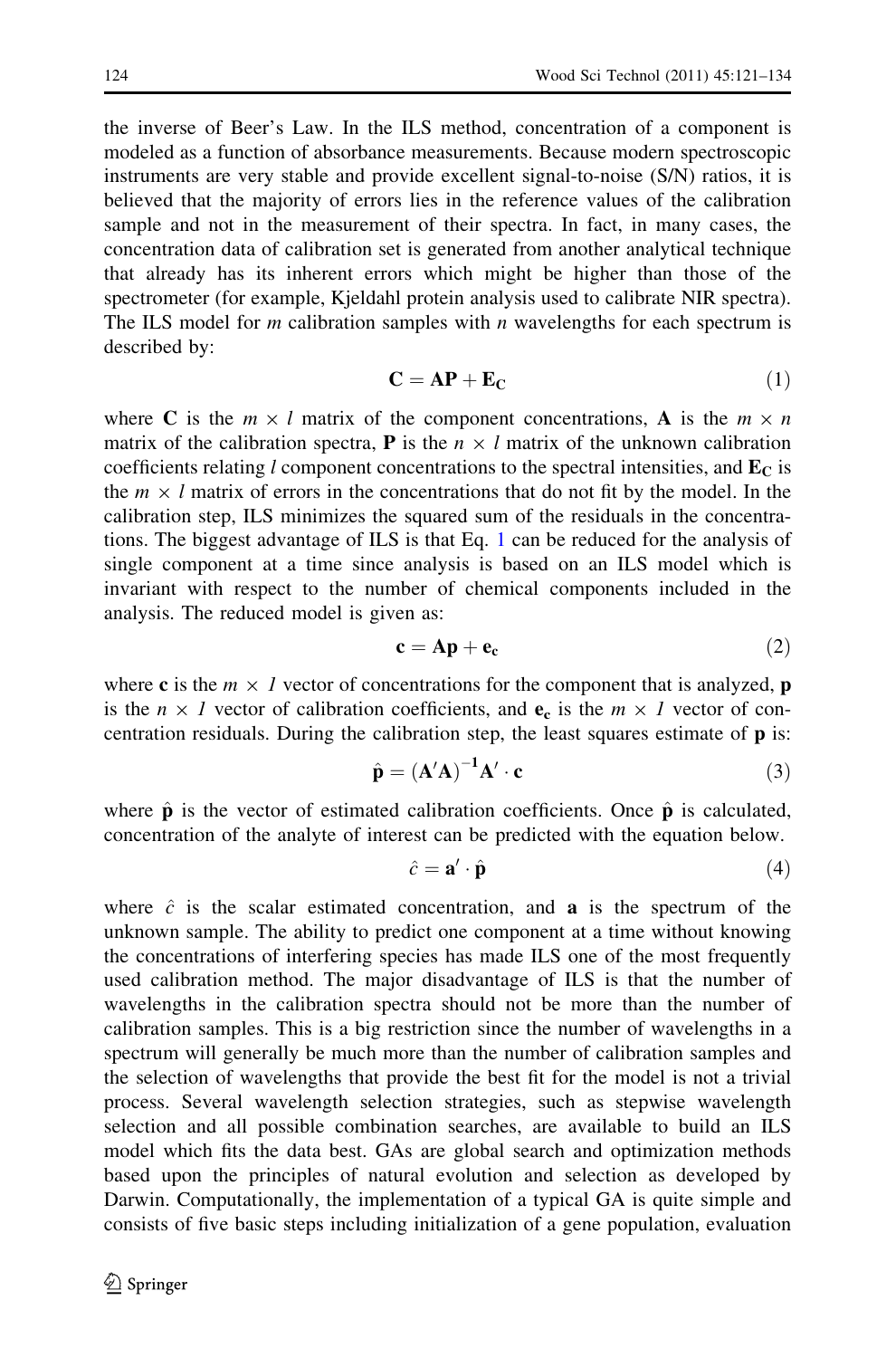of the population, selection of the parent genes for breeding and mating, crossover and mutation, and replacing parents with their offspring. These steps have taken their names from the biological foundation of the algorithm. Genetic inverse least squares (GILS) is an implementation of a GA for selecting wavelengths to build multivariate calibration models with a reduced data set. GILS follows the same basic initialize/breed/mutate/evaluate algorithm like other GAs to select a subset of wavelengths but it is unique in the way it encodes genes. A gene is a potential solution to a given problem and the exact form may vary from application to application. Here, the term ''gene'' is used to describe the collection of instrumental response at the wavelength range given in the data set. The term "population" is used to describe the collection of individual genes in the current generation. In the initialization step, the first generation of genes is created randomly with a fixed population size. Although random initialization helps to minimize bias and maximize the number of possible recombinations, GILS is designed to select initial genes in a somewhat biased random fashion in order to start with genes better suited to the problem than those that would be randomly selected. Biasing is done with a correlation coefficient by plotting the predicted results of initial population against the actual component concentrations. The size of the gene pool is a user-defined even number in order to allow breeding of each gene in the population. It is important to note that the larger the population size, the longer the computation time. The number of instrumental responses in a gene is determined randomly between a fixed low limit and high limit. The lower limit was set to 2 in order to allow single-point crossover whereas the higher limit was set to eliminate overfitting problems and reduce the computation time. Once the initial gene population is created, the next step is to evaluate and rank the genes using a fitness function, which is the inverse of the standard error of calibration (SEC).

The third step is where the basic principle of natural evolution is put to work for GILS. This step involves the selection of the parent genes from the current population for breeding using a roulette wheel selection method according to their fitness values. The goal is to give a higher chance to those genes with high fitness so that only the best performing members of the population will survive in the long run and will be able to pass their information to the next generations. Because of the random nature of the roulette wheel selection method, however, genes with low fitness values will also have some chance to be selected. Also, there will be genes that are selected multiple times and some genes that will not be selected at all and will be thrown out of the gene pool. After the selection procedure is completed, the selected genes are allowed to mate top–down in pairs whereby the first gene mates with the second gene and the third one with the fourth one and so on as illustrated in the following example:

Parents

$$
S_1 = (A_{1147}, A_{951}, \#A_{2179}, A_{2218})
$$
\n<sup>(5)</sup>

$$
S_2 = (A_{1225}, A_{1478}, \#A_{1343}, A_{950}, A_{1451}, A_{2358}, A_{931}, A_{1158}).
$$
 (6)

The points where the genes are cut for mating are indicated by  $#$ .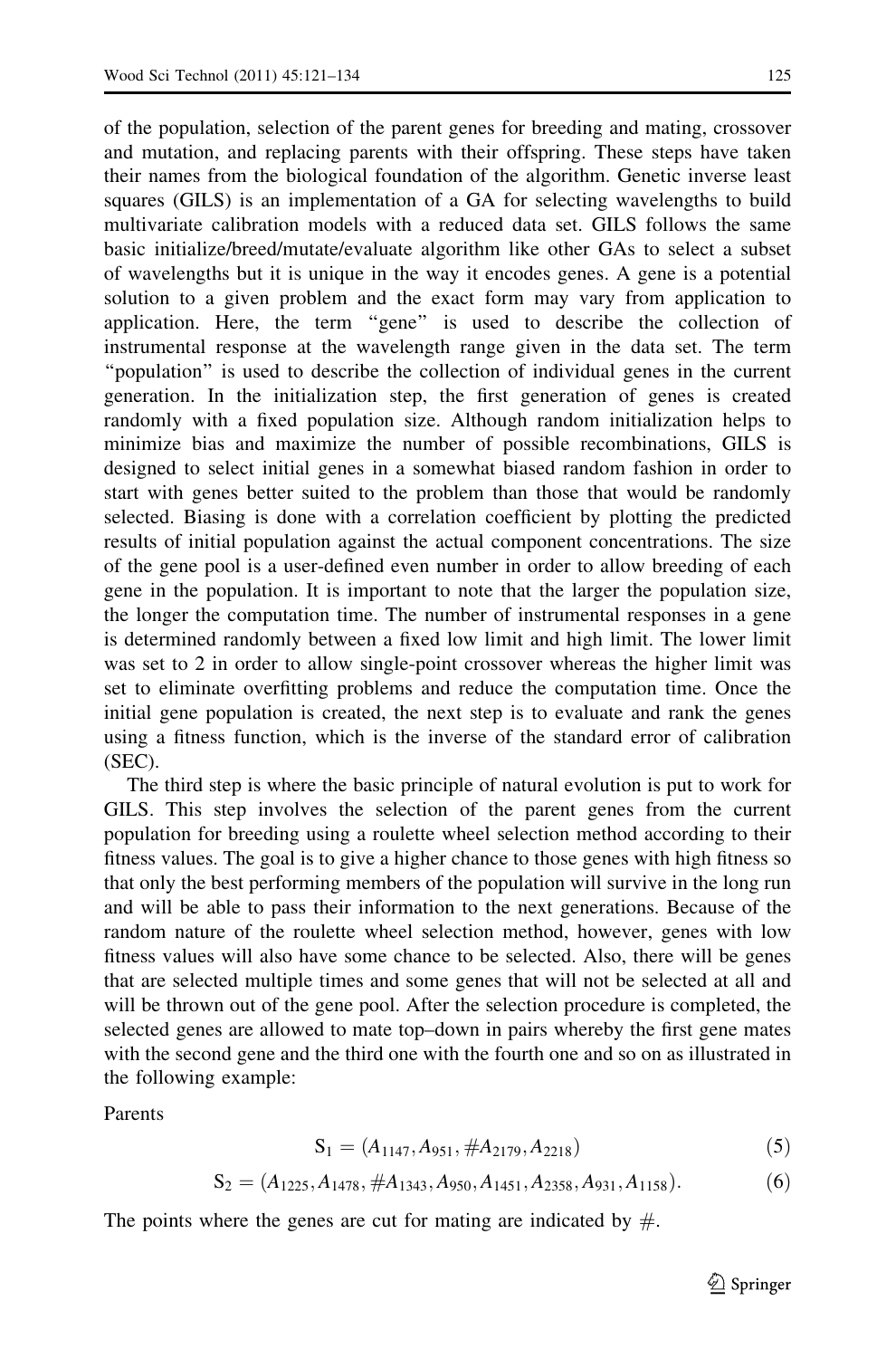**Offspring** 

$$
S_3 = (A_{1147}, A_{951}, A_{1343}, A_{950}, A_{1451}, A_{2358}, A_{931}, A_{1158})
$$
(7)

$$
S_4 = (A_{2179}, A_{2218}, A_{1225}, A_{1478})
$$
\n(8)

where  $A_{1147}$  represents the instrument response at the wavelength given in subscript,  $S_1$  and  $S_2$  represent the first and second parent genes, and  $S_3$  and  $S_4$  are the corresponding genes for the offspring. Here, the first part of  $S_1$  is combined with the second part of the  $S_2$  to give the  $S_3$ ; likewise the second part of the  $S_1$  is combined with the first part of the  $S_2$  to give  $S_4$ . This process is called single-point crossover and is common in GILS. Single-point crossover will not provide different offspring if both parent genes are identical, which may happen in roulette wheel selection, when both genes are broken at the same point. Also note that mating can increase or decrease the number of instrument responses in the offspring genes. After crossover, the parent genes are replaced by their offspring and the offspring are evaluated. The ranking process is based on their fitness values following the evaluation step. Then, the selection for breeding/mating starts all over again. This is repeated until a predefined number of iterations is reached.

Mutation which introduces random deviations into the population was also introduced into the GILS during the mating step at a rate of 1% which is typical in GAs. This is usually done by replacing one of the responses in an existing gene with a randomly selected new one. Mutation allows the GILS to explore the search space and incorporate new material into the genetic population. It helps keep the search moving and can eject GILS from a local minimum on the response surface. However, it is important not to set the mutation rate too high since it may keep the GA from being able to exploit the existing population. Also, the GILS method is an iterative algorithm and therefore there is a high possibility that the method may easily overfit the calibration data so that the predictions for independent sets might be poor. To eliminate possible overfitting problems, cross validation is used in which one spectrum is left out of the calibration set and the model is constructed with  $m - 1$  sample. Then, this model is used to predict the concentration of the left out sample. This process is continued until all samples are left out at least once in each iteration. As long as the number of spectra in the calibration set is not too large, cross validation is an effective method of eliminating overfitting. If the number of calibration spectra is very large, then the GILS method has the option of half validation approach in which the half of the spectra in the calibration set is used to validate the model in each iteration.

In the end, the gene with the lowest SEC (highest fitness) is selected for the model building and this model is used to predict the concentrations of component being analyzed in the prediction (test) sets. The success of the model in the prediction of the test sets is evaluated using standard error of prediction (SEP). Because random processes are heavily involved in GILS as in all of the GAs, the program has been set to run several times for each component in this study. The best run (i.e., the one generating the lowest SEC for the calibration set and at the same time producing SEPs for prediction sets that are in the same range with the SEC) is subsequently selected for evaluation and further analysis. The termination of the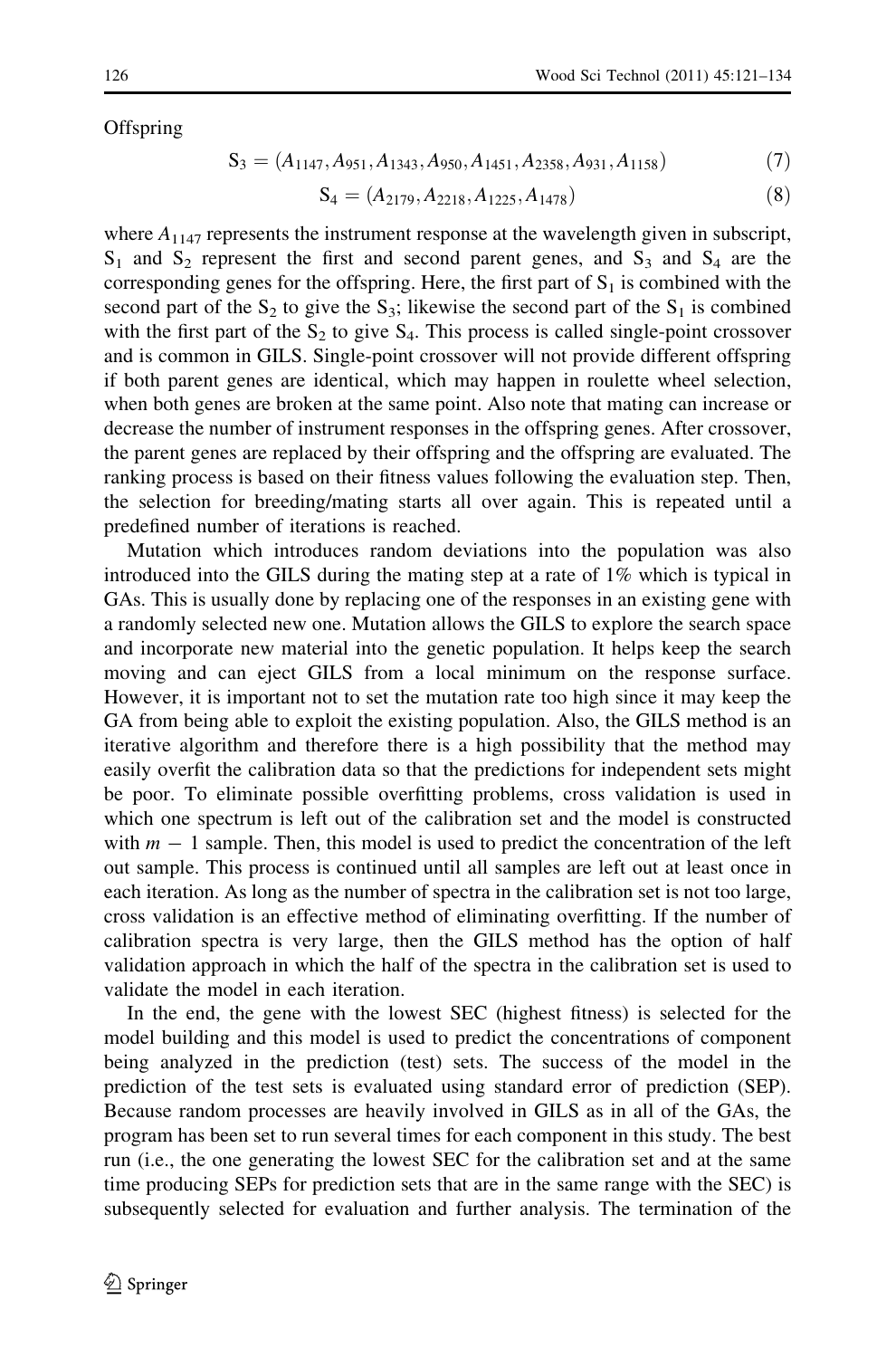algorithm can be done in many ways. The easiest way is to set a predefined iteration number for the number of breeding/mating cycles.

#### Materials and methods

#### Materials

Turkish pine (Pinus brutia Ten.) tree samples used for the study were collected from Ağlasun, Aşağıgökdere Isparta Turkey. The trees were sampled from plots ranged in the same elevation of 800 m with average precipitation of 0.515 m and average July maximum temperature of  $30.3^{\circ}$ C and average January temperature of  $1.8^{\circ}$ C. Trees aged between 17 and 25 were used in this study and their diameter ranged from 0.15 to 0.25 m. Tree selection was based on good form trees. Eccentric piths were not used. Samples were taken from the breast height section to determine chemical contents. A total of 58 trees were examined with two different sampling seasons. Among 58 samples, 21 of them were collected as the first party, and initial wet chemical analyses were performed on these samples. Then, the remaining 37 were analyzed as a second party in a later period. All tree samples wait in bed for 3 years, then they were planted in field. Twelve years later, thinning was applied.

### Methods

Extractive and lignin content of wood were determined according to TAPPI standard test method T204 om-88 and T222 om-88. Wood meal samples were prepared using a Wiley mill and ground to pass various mesh screens. In order to determine extractive content, ethanol–benzene solution (1:2 v/v) was used. Extraction was carried out in a Soxhlet apparatus for 6 h. In order to determine acid insoluble lignin content of wood, the carbohydrates in wood were hydrolyzed and solubilized with sulfuric acid according to TAPPI standard test method. Acid insoluble lignin is filtered off, dried and the content was measured.

Near-infrared spectroscopic measurements of the samples were carried out in diffuse reflectance mode between 1,000 and 2,500 nm wavelength interval. Background correction is performed by a gold-coated disk. Near-infrared spectroscopic analyses were performed with FTS-3000 NIR spectrometer (Bio-Rad, Excalibur, Cambridge, MA). Resolution was  $16 \text{ cm}^{-1}$ , and number of scans is 128 for each spectrum. Three spectra were taken for each sample and the means of three corresponding spectra were used in multivariate analyses. Initially, the wood meal samples were allowed to pass through 300-µm mesh screen to obtain uniform particle size. This was needed because nonuniform particle size might affect the absorbance measurements. Then, the samples were dried in an incubator for 24 h to obtain uniform humidity. For the measurements, a diffuse reflectance accessory (Pike Technologies, DiffusIR Accessory) was used. Wood meal samples were placed into micro sample cup (6.0 mm diameter, 1.6 mm depth) cautiously making the surface as flat as possible to minimize absorbance changes due to the surface.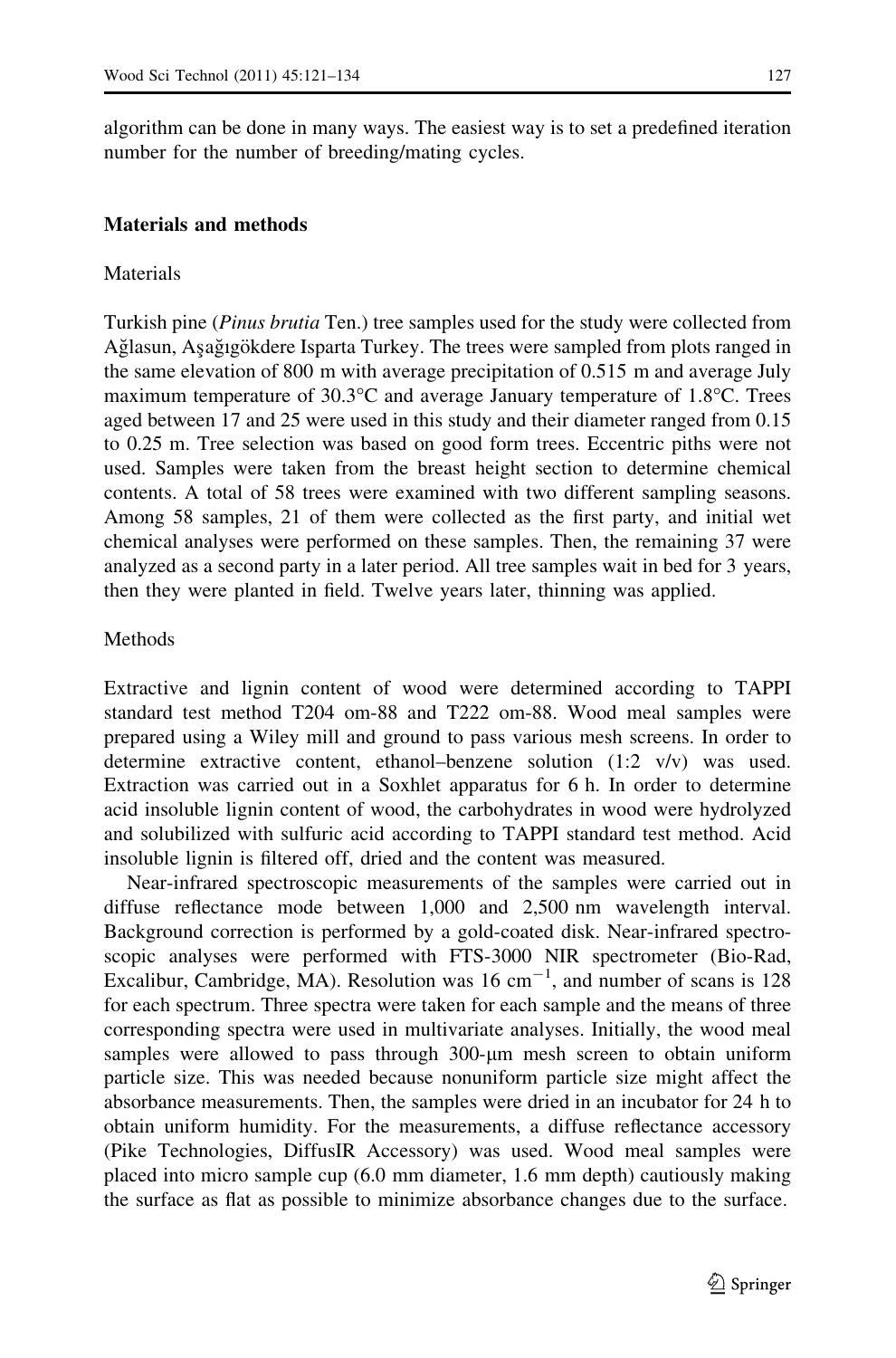## <span id="page-7-0"></span>Software

After collection of raw spectra, all of the data were transferred into a Microsoft Excel worksheet where text files of calibration sets and independent validation sets were prepared. Multivariate calibration models were built with GILS method for extractive and lignin content for first 21 samples and the remaining 37 samples separately and also for the combination of both the data sets. The GILS method was implemented in MATLAB programming language Version 7.0 (MathWorks Inc, Natick, MA).

# Results and discussion

Details of the data sets used to construct and verify the GILS models are demonstrated in Table 1. Wood is an organic living material and its properties change from tree to tree depending on growth condition. This change can be seen in Table 1 and average lignin content was  $29.19 \pm 3.16\%$  (w/w) and extractive content was 7.76  $\pm$  2.43% (w/w). Using wet chemical methods to determine the chemical contents of samples, a lot of chemicals need to be utilized and it takes a long time to determine. For that reason, a rapid alternative analysis method would be advantageous in order to give a general idea about extractive and lignin content of the unknown samples for routine analysis. NIR spectroscopy is a good candidate for that purpose when combined with chemometric methods. On the other hand, the success of NIR analysis heavily relies on accurate wet chemical determinations for the training process of the multivariate calibration models.

|                   | All of the<br>samples $(58)$ | First set                 |                         | Second set                |                          | Third set                 |                          |
|-------------------|------------------------------|---------------------------|-------------------------|---------------------------|--------------------------|---------------------------|--------------------------|
|                   |                              | Calibration<br>set $(14)$ | Validation<br>set $(7)$ | Calibration<br>set $(24)$ | Validation<br>set $(13)$ | Calibration<br>set $(38)$ | Validation<br>set $(20)$ |
| Lignin $\%$ (w/w) |                              |                           |                         |                           |                          |                           |                          |
| Mean              | 29.19                        | 28.88                     | 29.01                   | 28.64                     | 30.63                    | 28.76                     | 30.00                    |
| <b>SD</b>         | 3.16                         | 0.21                      | 0.18                    | 4.85                      | 3.94                     | 3.83                      | 3.25                     |
| Min               | 19.93                        | 28.44                     | 28.67                   | 19.93                     | 23.50                    | 19.93                     | 23.50                    |
| Max               | 36.70                        | 29.27                     | 29.20                   | 36.70                     | 35.46                    | 36.70                     | 35.46                    |
|                   | Extractive $\%$ (w/w)        |                           |                         |                           |                          |                           |                          |
| Mean              | 7.76                         | 6.53                      | 6.64                    | 8.11                      | 9.07                     | 7.53                      | 8.22                     |
| <b>SD</b>         | 2.43                         | 0.58                      | 0.70                    | 3.27                      | 1.53                     | 2.71                      | 1.74                     |
| Min               | 2.05                         | 5.73                      | 5.85                    | 2.05                      | 7.21                     | 2.05                      | 5.85                     |
| Max               | 16.12                        | 7.89                      | 7.53                    | 16.12                     | 12.06                    | 16.12                     | 12.06                    |

Table 1 Summary of lignin and extractive contents data of Turkish pine (Pinus brutia Ten.) tree samples used for calibrations and validations of all three sets

Number of samples for each data set is in parentheses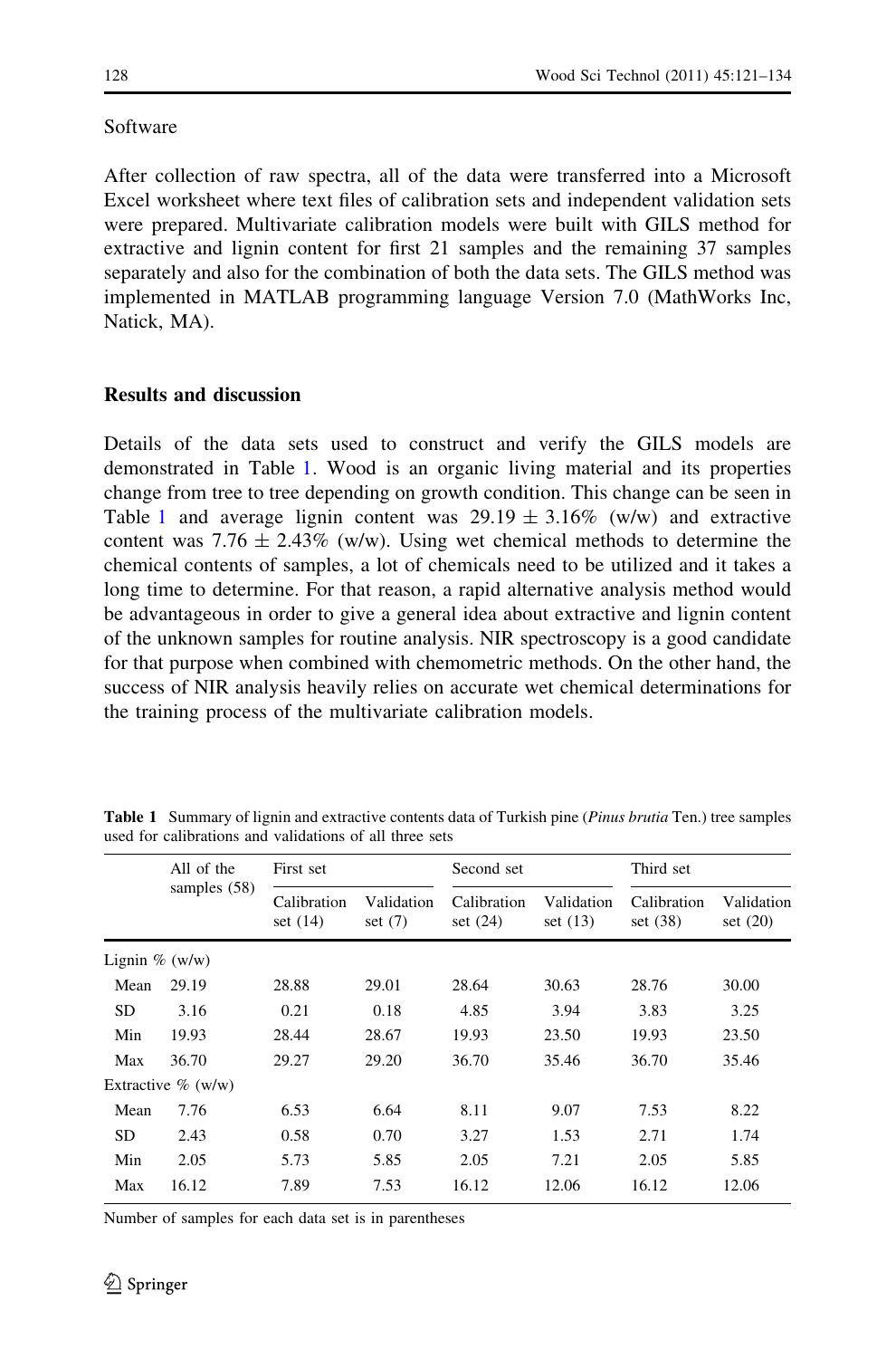

Fig. 1 Near-infrared diffuse reflectance spectra of 10 representative Turkish pine (Pinus brutia Ten.) samples for the first and second set between 1,000 and 2,500 nm

Near-infrared diffuse reflectance spectra of 10 wood samples among the 58 samples are shown in Fig. 1. It is evident that the samples yield high absorbance values around 1,450, 1,900, and 2,100 nm wavelength regions. Among these bands, 1,450 and 2,100 nm correspond to the characteristic absorption region of lignin and cellulose, respectively. Both lignin and cellulose give rise to absorption around 1,900 nm. However, since they are all pine wood samples, their spectral characteristics are very much alike except the baseline differences among the samples. This type of baseline shifts in the absorbance scale is quite common in diffuse reflectance spectroscopy and part of it is due to sample composition differences and part of it is due to sample inhomogeneities. Because the GILS method used here is a genetic algorithm–based multivariate calibration technique, it was expected that it can select certain combinations of wavelengths which have maximum correlation with extractive and lignin content of the samples.

In order to construct NIR spectroscopic multivariate calibration models for extractive and lignin content, three different calibration sets were prepared. The first calibration set was generated from the above mentioned 21 samples. This data set is called the first data set in which 14 of them were randomly selected for calibration set including the samples having minimum and maximum extractive and lignin contents. The remaining seven samples were reserved for independent test samples. As can be seen from Table [1](#page-7-0), minimum and maximum extractive and lignin contents were not the same samples, and, therefore, different samples were used in both calibration and validation sets for extractive and lignin content. Reference extractive and lignin contents versus predicted values based on NIR spectra using GILS method are shown in Fig. [2](#page-9-0) for the first data set. Calibration models for lignin content determination gave standard error of calibration (SEC) and standard error of prediction (SEP) values of  $0.07\%$  (w/w) and  $0.10\%$  (w/w) for calibration and independent test sets, respectively. In the case of extractive content determination, the SEC and SEP values were  $0.09\%$  (w/w) and  $0.26\%$  (w/w) for calibration and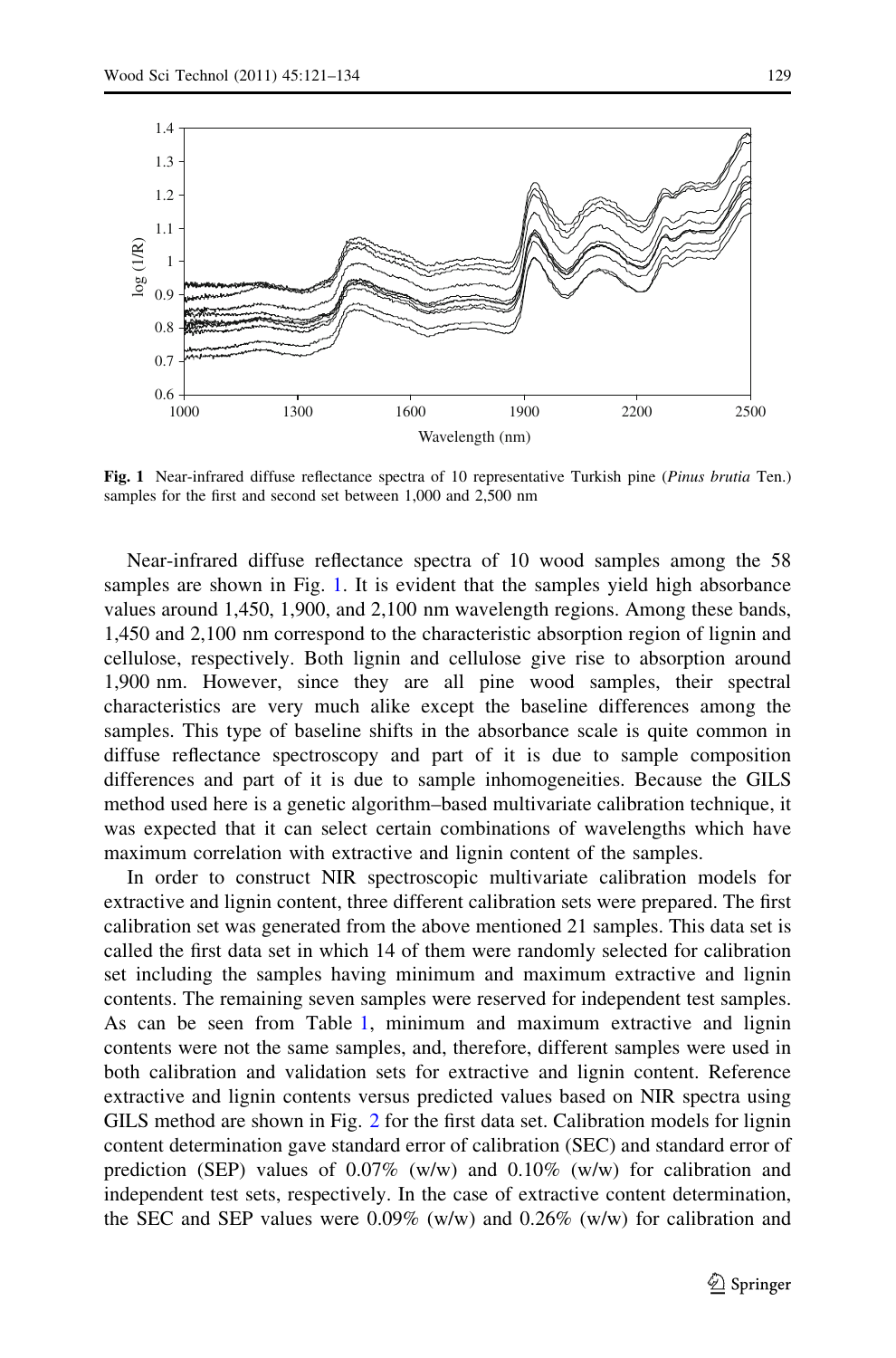<span id="page-9-0"></span>

Fig. 2 Reference versus NIR-predicted lignin and extractive content of Turkish pine (*Pinus brutia* Ten.) samples for the first data set

prediction sets, respectively. The  $R^2$  value of regression lines for lignin was 0.89 and that for extractive content was 0.98.

When these SEC and SEP errors are examined, it can be seen that the values for lignin content were comparable even though the SEP value is slightly larger than the SEC. It must be realized that the GILS method is an iterative procedure due to the genetic algorithm used to select a subset of wavelengths from the whole spectral range. As mentioned earlier, NIR spectra of these samples suffer from somewhat large baseline fluctuations and this causes the GILS to model this effect while preparing calibration models even though the cross validation approach is used during model building step. Since independent test samples in the prediction set do not have same baseline trends as in the calibration set, and therefore predictions result in larger SEP values. Yet, when the overall calibration performance of the models is examined, it is possible to state that the NIR spectra do contain quantitative information that is correlated with extractive and lignin content of the wood samples studied here. It is also worth to mention here that the results of GILS can only be as good as the result of wet chemical analysis since the model building is based on the reference values obtained from it.

Figure [3](#page-10-0) shows the reference lignin and extractive contents versus GILSpredicted values for the second data set with 37 samples of which 25 were used for model building in the calibration set and the remaining 13 samples were reserved for the prediction set. While the concentrations of lignin content ranged between 28.44 and 29.27% (w/w) for the first data set, the lower and upper level of lignin content in second data set ranged between 19.93 and 36.70% (w/w) resulting in a much wider concentration range. In addition, the extractive content of the samples in the first data set was distributed between 5.73 and 7.89% (w/w) which is also quite narrow when compared with the second data set in which the extractive content of the samples ranged between 2.05 and  $12.06\%$  (w/w). It is clear that there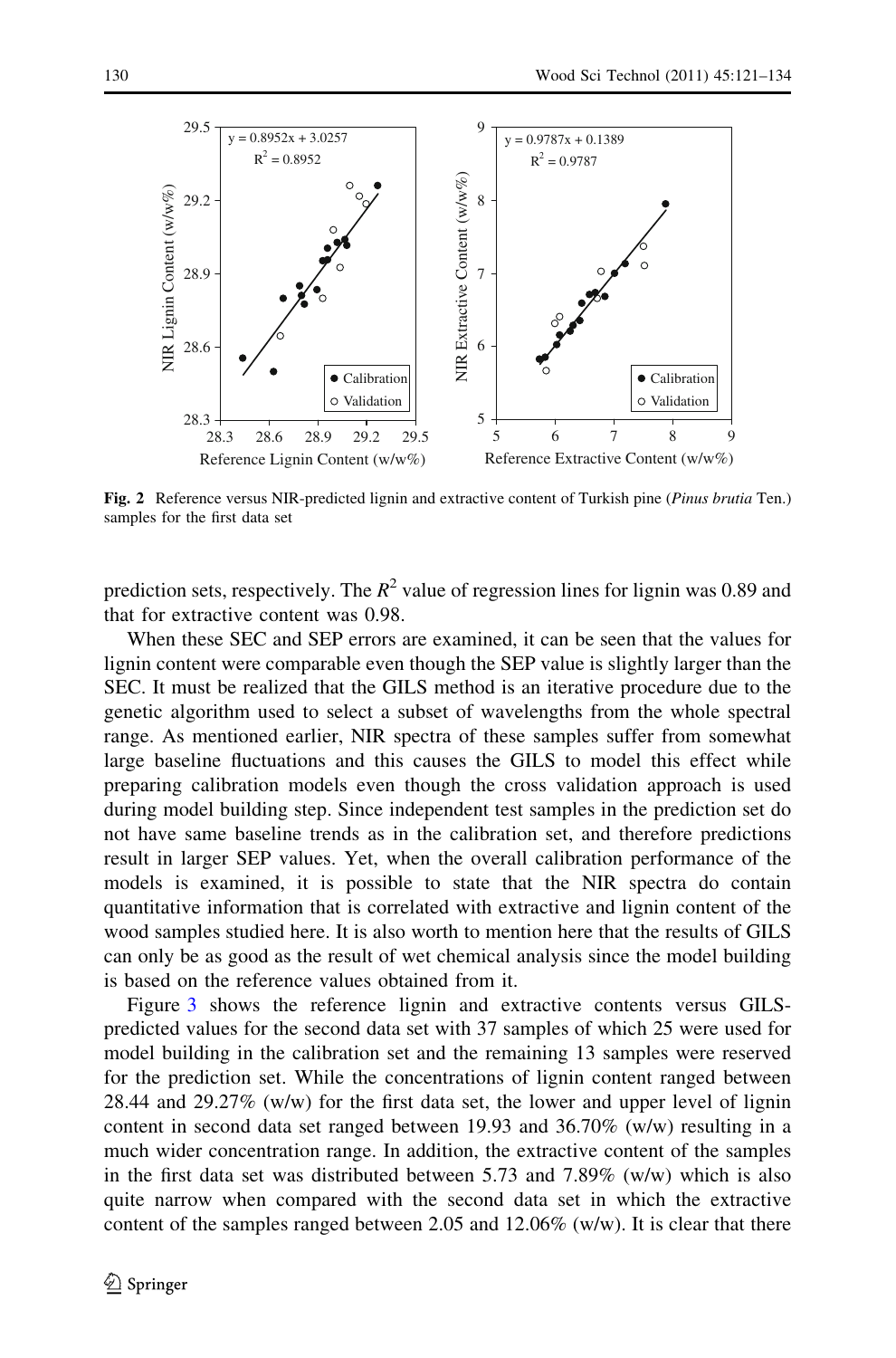<span id="page-10-0"></span>

Fig. 3 Reference versus NIR-predicted lignin and extractive content of Turkish pine (Pinus brutia Ten.) samples for the data second set

is a serious difference in the concentration ranges of lignin and extractive contents of the first and second data sets. These could be due to samples origin and/or season as the samples were collected from different areas and seasons in the first party and the second party. The SEC values for lignin and extractive content were 1.51 and 0.85% (w/w), respectively, while the SEP values ranged between 3.28 and 1.62% (w/w) for lignin and extractive content, respectively. When SEC and SEP values were examined in the second data set, it can be seen that the values are larger than the ones obtained for the first data set; however, it should be noted that the concentration ranges in the second data set are much larger among the samples especially in the upper limit and therefore larger SEC and SEP values are expected. The  $R^2$  values of regression lines for both lignin and extractive content were 0.91.

The third data set analyzed in this study was formed by combining the first and the second data sets into a single set as given in Table [1.](#page-7-0) The calibration and prediction sets are formed by adding the corresponding spectra in the first data set to the data in the second data set. The calibration plots for lignin and extractive content are given in Fig. [4](#page-11-0).

When compared with the analysis of the first data set, the results of SEC and SEP of the third data set appears somewhat larger. As explained earlier, both lignin and extractive contents of the samples in the first data set were narrower than the second set. As a result, smaller SEC and SEP values were expected. On the other hand, these results were very similar to the second data set. For the determination of lignin content, SEC and SEP values were 1.60 and 2.94% (w/w), respectively. In the case of extractive content determination, the SEC was  $0.86\%$  (w/w) and the SEP was 1.85% (w/w).

Because GILS is a wavelength selection–based method, it is interesting to observe the distribution of selected wavelengths in multiple runs over the entire full spectral region. Figure [5](#page-11-0) illustrates the frequency distribution of selected wavelengths in 100 runs with 30 genes and 50 iterations for the third data set.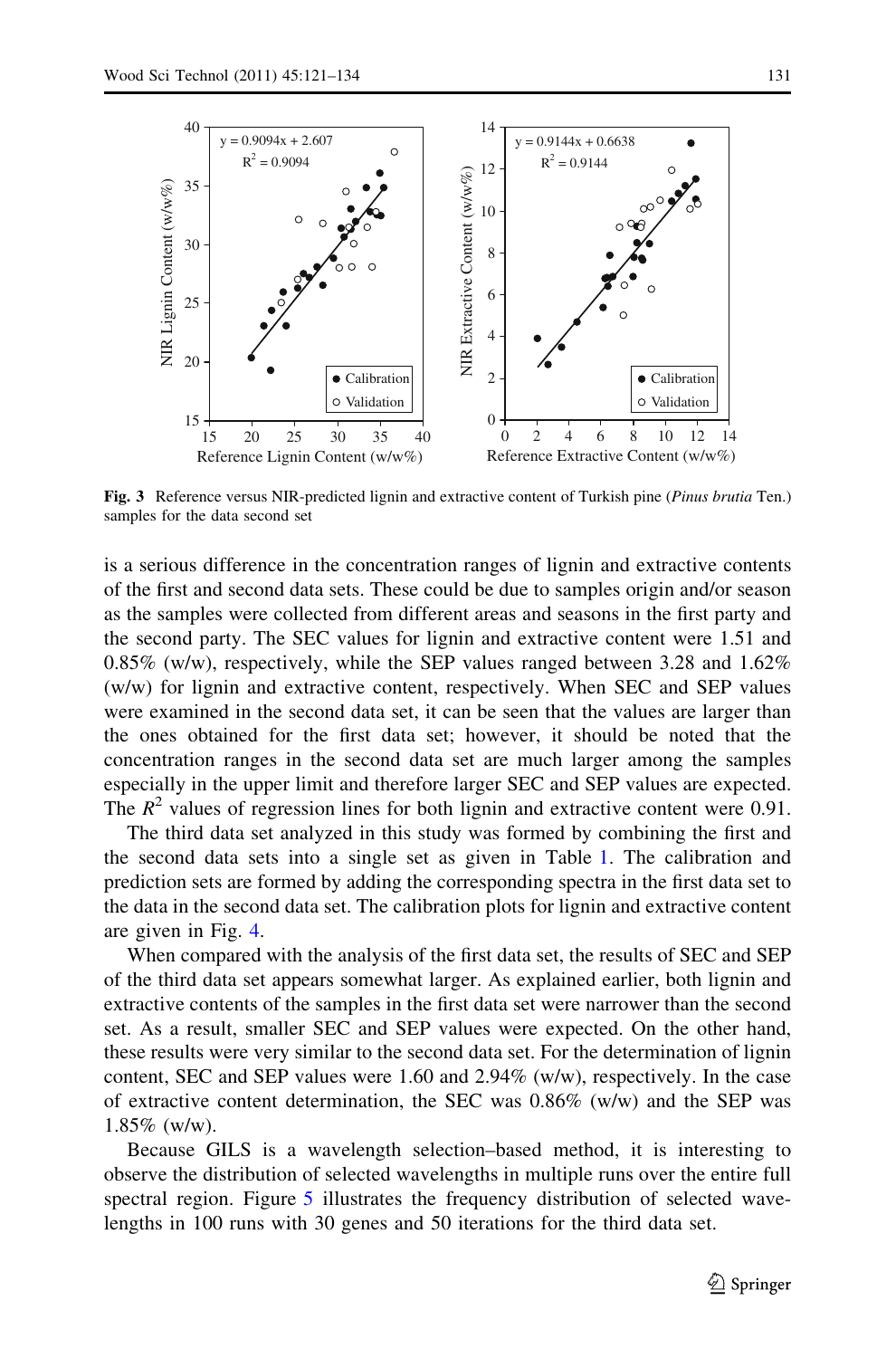<span id="page-11-0"></span>

Fig. 4 Reference versus NIR-predicted lignin and extractive content of Turkish pine (Pinus brutia Ten.) samples for the third data set



Fig. 5 Frequency distribution of GILS selected wavelengths for both a lignin and b extractive content of Turkish pine (Pinus brutia Ten.) samples in the third set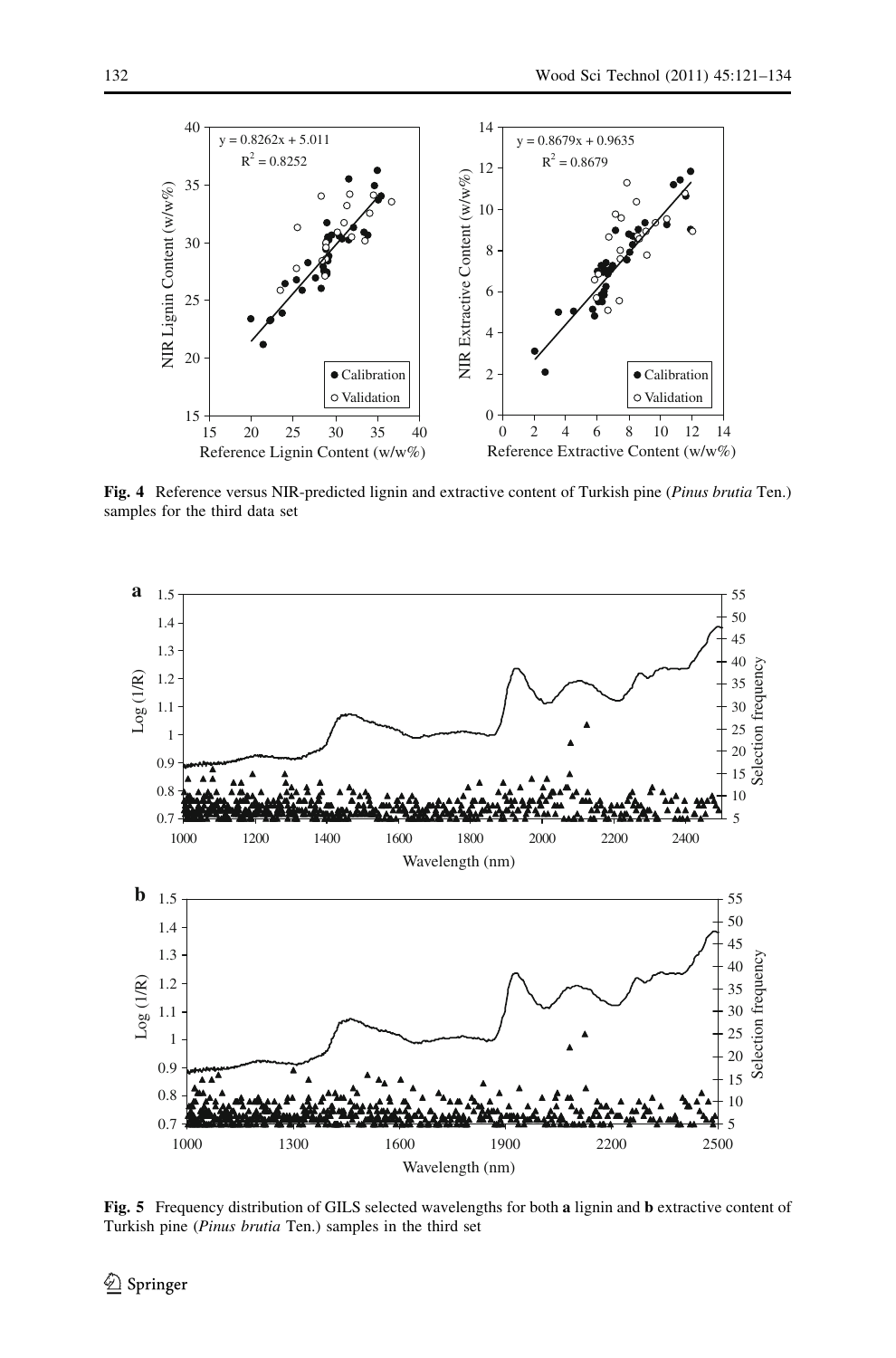<span id="page-12-0"></span>As can be seen from the figure, there are a number of regions where selection frequencies are very high compared to the rest of the spectrum. The wavelength region around 2,000 nm for lignin content indicates a strong tendency for GILS method to select while for extractive content, the most frequently selected region is around 1,600 nm.

#### Conclusion

The determination of lignin and extractive content of Turkish pine (Pinus brutia Ten.) trees was carried out with standard wet chemical methods. The results obtained from these standard methods were used as reference values for the nearinfrared spectroscopic determination of these properties. Spectroscopic measurements were performed on milled wood samples in diffuse reflectance mode of NIR spectrometer and the spectra were used to generate multivariate calibration models with GILS. NIR spectroscopic determination of these properties offers much faster analysis for screening purpose. Results demonstrated that NIR spectroscopy coupled with multivariate calibration could be used for routine and fast analysis of these quality parameters of wood samples. In addition, GILS helps to improve prediction ability of the calibration models through variable selection.

Acknowledgments This project was funded by TUBITAK (The Scientific and Technological Research Council of Turkey Project No 105O524). The authors also thank Isparta Regional Forest Service, Ağlasun Forest Service and Asağıgökdere Forest Service for their support in providing wood samples, and Izmir Institute of Technology for the financial support of purchasing the near-infrared spectrometer.

#### References

- Arnold SA, Crowley J, Vaidyanathan S, Matheson L, Mohan P, Hall JW, Harvey LM, McNeil B (2000) At-line monitoring of a submerged filamentous bacterial cultivation using near infrared spectroscopy. Enzyme Microb Tech 27:691–697
- Cogdill RP, Schimleck LR, Jones PD (2004) Estimation of the physical wood properties of Pinus taeda L. radial strips using least squares support vector machines. J Near Infrared Spec 12(4):263–269
- Delwiche SR (1998) Protein content of single kernels of wheat by near-infrared reflectance spectroscopy. J Cereal Sci 27(3):241–254
- DeThomas FA, Hall JW, Monfre SL (1994) Real-time monitoring of polyurethane production using near infrared spectroscopy. Talanta 41:425–431
- Ferré J, Rius FX (1996) Selection of the best calibration sample subset for multivariate regression. Anal Chem 68:1565–1571
- Ferrioa JP, Villegasb D, Zarcob J, Apariciob N, Arausc JL, Royob C (2005) Assessment of drum wheat yield using visible and near-infrared reflectance spectra of canopies. Field Crops Res 94(2–3):126– 148
- Hareland GA (1994) Evaluation of flour particle size distribution by laser diffraction, sieve analysis and near-infrared reflectance spectroscopy. J Cereal Sci 20(2):183–190
- Hedrick SE, Bennett RM, Rials TG (2007) Correlation of near-infrared spectroscopy measurements with the properties of treated wood. J Mater Civil Eng 19(4):279–285
- Hibbert DB (1993) Genetic algorithms in chemistry. Chem Intell Lab Syst 19:277–293
- Jones PD, Schimleck LR, Peter GF, Daniels RF, Clark A III (2006) Nondestructive estimation of wood chemical composition of sections of radial wood strips by diffuse reflectance near infrared spectroscopy. Wood Sci Technol 40:709–720